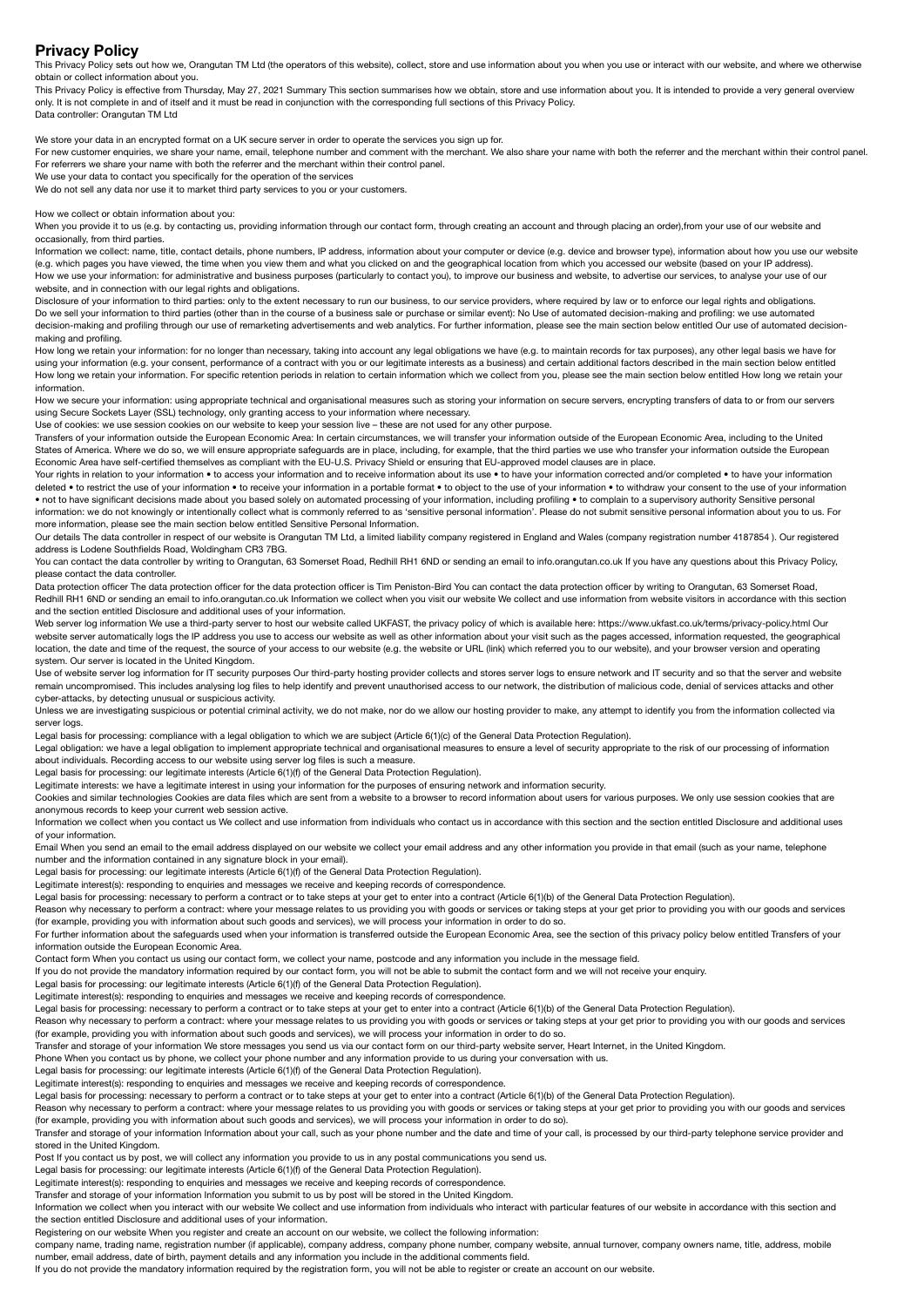Legal basis for processing: our legitimate interests (Article 6(1)(f) of the General Data Protection Regulation).

Legitimate interest: registering and administering accounts on our website to provide you the ability to upload feedback, and facilitate the running and operation of our business.

Legal basis for processing: necessary to perform a contract (Article 6(1)(b) of the General Data Protection Regulation). Reason why necessary to perform a contract: we need the mandatory information collected by our registration form to establish who the contract is with and to contact you to fulfil our obligations

under the contract, including sending you receipts and order confirmations. Legal basis for processing: compliance with a legal obligation (Article 6(1)(c) of the General Data Protection Regulation).

Legal obligation: we have a legal obligation to issue you with an invoice for the goods and services you purchase from us where you are VAT registered and we require the mandatory information collected by our registration form for this purpose. We also have a legal obligation to keep accounting records, including records of transactions.

Transfer and storage of your information Information you submit to us in order for us to create a members account, will be stored within the European Economic Area on our third-party hosting provider's servers in the United Kingdom.

Information we collect when you place an order on our website We collect and use information from individuals who place an order on our website in accordance with this section and the section entitled Disclosure and additional uses of your information.

Information collected when you place an order Mandatory information When you place an order to open an account on our website, we collect the information you submitted to open the account, which can be seen above under the heading Registering on our website.

If you do not provide this information, you will not be able to purchase goods or services from us on our website or enter into a contract with us.

Legal basis for processing: necessary to perform a contract (Article 6(1)(b) of the General Data Protection Regulation).

Reason why necessary to perform a contract: we need the mandatory information collected by our checkout form to establish who the contract is with and to contact you to fulfil our obligations under the contract, including sending you receipts and order confirmations.

Legal basis for processing: compliance with a legal obligation (Article 6(1)(c) of the General Data Protection Regulation).

Legal obligation: we have a legal obligation to issue you with an invoice for the goods and services you purchase from us where you are VAT registered and we require the mandatory information collected by our checkout form for this purpose. We also have a legal obligation to keep accounting records, including records of transactions.

Legal basis for processing: we collect your phone number for our legitimate interests (Article 6(1)(f) of the General Data Protection Regulation).

Legitimate interest(s): we collect your phone number for our legitimate interest of more easily and effectively contacting you in relation to your order and your account.

 $T_{\rm gas}$  and storage of your information Information you submit to us in order for us to create a members account, will be stored within the European Economic Area on our third-party hosting the stored within the European provider's servers in the United Kingdom.

Processing your payment After you place an order you will need to make payment for the goods or services you have ordered.

In order to process your payment, we use a third-party payment processor, First Data. Your payment will be processed by Stripe

Stripe collects, uses and processes your information, including payment information, in accordance with their privacy policies. You can access their privacy policies via the following link: https://stripe.com/gb/privacy Transfer and storage of your information Stripe may transfer information relating to your transaction and the processing of your transaction outside the European Economic Area. Where they do so, they will put appropriate safeguards in place.

For further information about the safeguards used when your information is transferred outside the European Economic Area, see the section of this privacy policy below entitled Transfers of your information outside the European Economic Area.

Legal basis for processing: necessary to perform a contract (Article 6(1)(b) of the General Data Protection Regulation).

Reason why necessary to perform a contract: to fulfil your contractual obligation to pay for the goods or services you have ordered from us.

Information collected or obtained from third parties This section sets out how we obtain or collect information about you from third parties.

Information received from third parties Generally, we do not receive information about you from third parties. The third parties from which we receive information about you will generally include other businesses and clients we work with from time to time who may recommend our services to you. These could be businesses in any industry, sector, sub-sector or location. It is also possible that third parties with whom we have had no prior contact may provide us with information about you.

Information we obtain from third parties will generally be your name and contact details, but will include any additional information about you which they provide to us.

Legal basis for processing: necessary to perform a contract or to take steps at your get to enter into a contract (Article 6(1)(b) of the General Data Protection Regulation).

Reason why necessary to perform a contract: where a third party has passed on information about you to us (such as your name and email address) in order for us to provide services to you, we will process your information in order to take steps at your get to enter into a contract with you and perform a contract with you (as the case may be).<br>Legal basis for processing: consent (Article 6(1)(a) of the General D

Consent: where you have asked that a third party to share information about you with us and the purpose of sharing that information is not related to the performance of a contract or services by us to you, we will process your information on the basis of your consent, which you give by asking the third party in question to pass on your information to us.

Legal basis for processing: our legitimate interests (Article 6(1)(f) of the General Data Protection Regulation).

Legitimate interests: where a third party has shared information about you with us and you have not consented to the sharing of that information, we will have a legitimate interest in processing that information in certain circumstances.

For example, we would have a legitimate interest in processing your information to perform our obligations under a sub-contract with the third party, where the third party has the main contract with you. Our legitimate interest is the performance of our obligations under our sub-contract.

Similarly, third parties may pass on information about you to us if you have infringed or potentially infringed any of our legal rights. In this case, we will have a legitimate interest in processing that information to investigate and pursue any such potential infringement.

Where we receive information about you in error If we receive information about you from a third party in error and/or we do not have a legal basis for processing that information, we will delete your information.

Information obtained by us from third parties In certain circumstances (for example, to verify the information we hold about you or obtain missing information we require to provide you with a service) we will obtain information about you from certain publicly accessible sources, both EU and non-EU, such as Companies House, online customer databases, business directories, media publications, social media, and websites (including your own website if you have one) and any affiliates.

Legal basis for processing: necessary to perform a contract or to take steps at your get to enter into a contract (Article 6(1)(b) of the General Data Protection Regulation).

Reason why necessary to perform a contract: where you have entered into a contract or requested that we enter into a contract with you, in certain circumstances, we will obtain information about you from public sources in order to enable us to understand your business and provide services to you or services to a sufficient standard.

For example, we would obtain and/or verify your email address from your website or from a directory where you ask us to send you information by email but we do not possess the information or we need to confirm that we have recorded your email address correctly.

Legal basis for processing: our legitimate interests (Article 6(1)(f) of the General Data Protection Regulation).

Legitimate interests: in certain circumstances, we will have a legitimate interest in obtaining information about you from public and private sources. For example, if you have infringed or we suspect

that you have infringed any of our legal rights, we will have a legitimate interest in obtaining and processing information about you from such sources in order to investigate and pursue any suspected or potential infringement.

Our use of automated decision-making and profiling We use automated decision-making and profiling.

You have the right to object to our use profiling described in this section. You can do that by optingout of cookies and similar technologies in accordance with the method described in the relevant section below. If you do not want us to process your actual IP address (usually the IP address assigned to you by your Internet Service Provider) when you visit our website, you can use a Virtual Private Network (VPN) or a free service such as Tor.

Automated decision making is decision making by technological means (i.e. by a machine) without human involvement.

Use of automated decision-making for display advertising We automate the display advertisements containing our products and services on other websites you visit, you based on the fact that you have visited our website using your IP / Mac address.

Logic involved: automatically displaying advertisements to individuals who have visited our website results in increased efficiencies and costs savings for us than manually displaying advertisements

or displaying advertisements by different means.

Significance and envisaged consequences: cookies will be used to recognise the fact that you have visited our website in order to display advertisements to you and will collect information about your online behaviour.

How to object: you can block your IP address and Mac address by using a VPN Data Protection Regulation).

Consent: you consent to our use of automated decision-making by turning on remarketing cookies using our cookie control tool.

Profiling Profiling is any form of automated processing of your information to evaluate personal aspects about you, in particular to analyse or predict things like your performance at work, economic

situation, health, personal preferences, interests, reliability, behaviour, location or movements.

Use of profiling for web analytics Our web analytics service, Google Analytics uses collects information such as your location (based on your IP address) Logic involved: by automatically analysing and categorising information such as the location (based on IP address) as well as the behaviour and devices of visitors to our website (using cookies), we are able to gain a better understanding of what our website visitors want (in terms of the content of our website and our products), how to improve our website and how to advertise and market our services to them. Legal basis for processing: our legitimate interests (Article 6(1)(f) of the General Data Protection Regulation).

Legitimate interest: improving our website for our website users and getting to know our website user's preferences so our website can better meet their needs and desires.

Disclosure and additional uses of your information This section sets out the circumstances in which will disclose information about you to third parties and any additional purposes for which we use your information.

Disclosure of your information to service providers We use a number of third parties to provide us with services which are necessary to run our business or to assist us with running our business and who process your information for us on our behalf.

These include the following:

Telephone provider (UK), IT service provider (UK), Web developer (UK), and Hosting provider (UK).

Your information will be shared with these service providers where necessary to provide you with the service you have requested, whether that is accessing our website or ordering goods and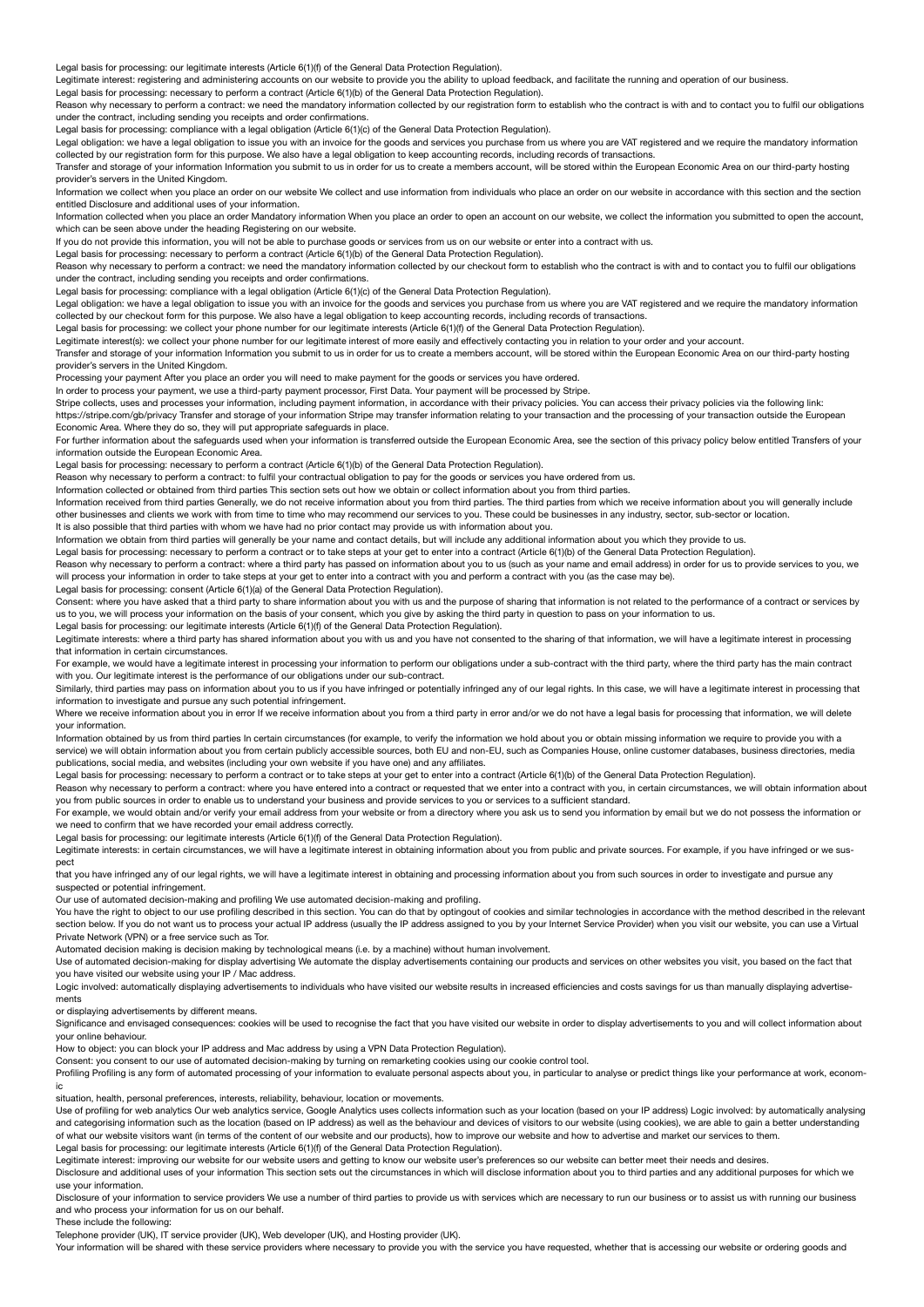services from us.

We do not display the identities of all of our service providers publicly by name for security and competitive reasons. If you would like further information about the identities of our service providers,

however, please contact us directly by email and we will provide you with such information where you have a legitimate reason for requesting it (where we have shared your information with such service providers, for example).

Legal basis for processing: legitimate interests (Article 6(1)(f) of the General Data Protection Regulation).

Legitimate interest relied on: where we share your information with these third parties in a context other than where is necessary to perform a contract (or take steps at your get to do so), we will

share your information with such third parties in order to allow us to run and manage our business efficiently.<br>Legal basis for processing: necessary to perform a contract and/or to take steps at your get prior to entering

Reason why necessary to perform a contract: we may need to share information with our service providers to enable us to perform our obligations under that contract or to take the steps you have requested before we enter into a contract with you.

Disclosure of your information to other third parties We disclose your information to other third parties in specific circumstances, as set out below.

Google collects information through our use of Google Analytics on our website. Google uses this information, including IP addresses and information from cookies, for a number of purposes, such as improving its Google Analytics service. Information is shared with Google on an aggregated and anonymised basis. To find out more about what information Google collects, how it uses this information and how to control the information sent to Google, please see the following page:

https://www.google.com/policies/privacy/partners/ Accountants We share information with our accountants for tax purposes. For example, we share invoices we issue and receive with our accountants for the purpose of completing tax returns and our end of year accounts.

Our accountants are located in the United Kingdom.

Advisors Occasionally, we obtain advice from advisors, such as accountants, financial advisors, lawyer and public relations professionals. We will share your information with these third parties only where it is necessary to enable these third parties to be able to provide us with the relevant advice.

Our advisors are located in the United Kingdom.

Affiliates Affiliates are individuals or entities we work with to promote our business or their own business by various means, including by advertising our services on their websites, for example. Affiliates will share information with us and we will share information with them where you have expressed an interest in our products or services.

Our affiliates are located in the United Kingdom.

Business partners Business partners are businesses we work with which provide goods and services which are complementary to our own or which allow us to provide goods or services which we could not provide on our own. Whilst we do not share information with Business Partners, by following a link to one of their offers you may need to disclose your information in connection with their privacy policy.

Insurers We will share your information with our insurers where it is necessary to do so, for example in relation to a claim or potential claim we receive or make or under our general disclosure obligations under our insurance contract with them.

Our insurers are located in the United Kingdom.

Sharing your information with a prospective or actual purchaser or seller in the context of a business or asset sale or acquisition by us, a merger or similar business combination event, whether actual or potential.

Legal basis for processing: legitimate interests (Article 6(1)(f) of the General Data Protection Regulation).

Legitimate interest(s): sharing your information with a prospective purchaser, seller or similar person in order to allow such a transaction to take place.

Disclosure and use of your information for legal reasons Indicating possible criminal acts or threats to public security to a competent authority If we suspect that criminal or potential criminal conduct has been occurred, we will in certain circumstances need to contact an appropriate authority, such as the police. This could be the case, for instance, if we suspect that a fraud or a cyber-crime has been committed or if we receive threats or malicious communications towards us or third parties.

We will generally only need to process your information for this purpose if you were involved or affected by such an incident in some way.

Legal basis for processing: our legitimate interests (Article 6(1)(f) of the General Data Protection Regulation).

Legitimate interests: preventing crime or suspected criminal activity (such as fraud).

In connection with the enforcement or potential enforcement our legal rights We will use your information in connection with the enforcement or potential enforcement of our legal rights, including, for example, sharing information with debt collection agencies if you do not pay amounts owed to us when you are contractually obliged to do so. Our legal rights may be contractual (where we<br>have entered into a contract wi

Legal basis for processing: our legitimate interests (Article 6(1)(f) of the General Data Protection Regulation).

Legitimate interest: enforcing our legal rights and taking steps to enforce our legal rights.

In connection with a legal or potential legal dispute or proceedings We may need to use your information if we are involved in a dispute with you or a third party for example, either to resolve the dispute or as part of any mediation, arbitration or court resolution or similar process.

Legal basis for processing: our legitimate interests (Article 6(1)(f) of the General Data Protection Regulation).

Legitimate interest(s): resolving disputes and potential disputes.

For ongoing compliance with laws, requlations and other legal requirements We will use and process your information in order to comply with legal obligations to which we are subject. For example,

we may need to disclose your information pursuant to a court order or subpoena if we receive one.

Legal basis for processing: compliance with a legal obligation (Article 6(1)(c) of the General Data Protection Regulation).

Legal obligation(s): legal obligations to disclose information which are part of the laws of England and Wales, or if they have been integrated into the United Kingdom's legal framework (for example

in the form of an international agreement which the United Kingdom has signed).

Legal basis for processing: our legitimate interests (Article 6(1)(f) of the General Data Protection Regulation).

Legitimate interest: where the legal obligations are part of the laws of another country and have not been integrated into the United Kingdom's legal framework, we have a legitimate interest in complying with these obligations.

How long we retain your information This section sets out how long we retain your information. We have set out specific retention periods where possible. Where that has not been possible, we have set out the criteria we use to determine the retention period.

Retention periods Order information: when you place an order for goods and services, we retain that information for seven years following the date on which you place your order for tax purposes and to defend against legal claims.

Correspondence and enquiries: when you make an enquiry, or correspond with us for any reason, whether by email, via post or by phone, we will retain your information for as long as it takes to respond to and resolve your enquiry, and for one further year, after which point we will delete your information.

Criteria for determining retention periods In any other circumstances, we will retain your information for no longer than necessary, taking into account the following:

• the purpose(s) and use of your information both now and in the future (such as whether it is necessary to continue to store that information in order to continue to perform our obligations under a contract with you or to contact you in the future); • whether we have any legal obligation to continue to process your information (such as any record-keeping obligations imposed by relevant law or regulation); • whether we have any legal basis to continue to process your information (such as your consent); • how valuable your information is (both now and in the future); • any relevant agreed industry practices on how long information should be retained; • the levels of risk, cost and liability involved with us continuing to hold the information; • how hard it is to ensure that the information can be kept up to date and accurate; and • any relevant surrounding circumstances (such as the nature and status of our relationship with you).

How long we retain your information This section sets out how long we retain your information. We have set out specific retention periods where possible. Where that has not been possible, we have set out the criteria we use to determine the retention period.

Retention periods Order information: when you place an order for goods and services, we retain that information for seven years following the date on which you place your order for tax purposes and to defend against legal claims.

Correspondence and enquiries: when you make an enquiry, or correspond with us for any reason, whether by email, via post or by phone, we will retain your information for as long as it takes to respond to and resolve your enquiry, and for one further year, after which point we will delete your information.

Criteria for determining retention periods In any other circumstances, we will retain your information for no longer than necessary, taking into account the following:

• the purpose(s) and use of your information both now and in the future (such as whether it is necessary to continue to store that information in order to continue to perform our obligations under a contract with you or to contact you in the future); • whether we have any legal obligation to continue to process your information (such as any record-keeping obligations imposed by relevant law or regulation); • whether we have any legal basis to continue to process your information (such as your consent); • how valuable your information is (both now and in the future); • any relevant agreed industry practices on how long information should be retained: • the levels of risk, cost and liability involved with us continuing to hold the information; • how hard it is to ensure that the information can be kept up to date and accurate; and • any relevant surrounding circumstances (such as the nature and status of our relationship with you).

How we secure your information We take appropriate technical and organisational measures to secure your information and to protect it against unauthorised or unlawful use and accidental loss or destruction, including:

only sharing and providing access to your information to the minimum extent necessary, subject to confidentiality restrictions where appropriate, and on an anonymised basis wherever possible; • using secure servers to store your information; • verifying the identity of any individual who requests access to information prior to granting them access to information; and • using Secure Sockets Layer (SSL) software to encrypt any information you submit to us via any forms on our website.

• Transmission of information to us by email • Transmission of information over the internet is not entirely secure, and if you submit any information to us over the internet (whether by email, via our website or any other means), you do so entirely at your own risk.

• We cannot be responsible for any costs, expenses, loss of profits, harm to reputation, damages, liabilities or any other form of loss or damage suffered by you as a result of your decision to transmit information to us by such means.

Stripe Stripe may transfer information they process about your order outside the EEA. Where they do so, they will ensure appropriate safeguards are in place

You can access Stripe's privacy policy here: https://stripe.com/gb/privacy Your rights in relation to your information Subject to certain limitations on certain rights, you have the following rights in relation to your information, which you can exercise by updating your information in your account session of the website to:

• to get access to your information and information related to our use and processing of your information; • to get the correction or deletion of your information; • to get that we restrict our use